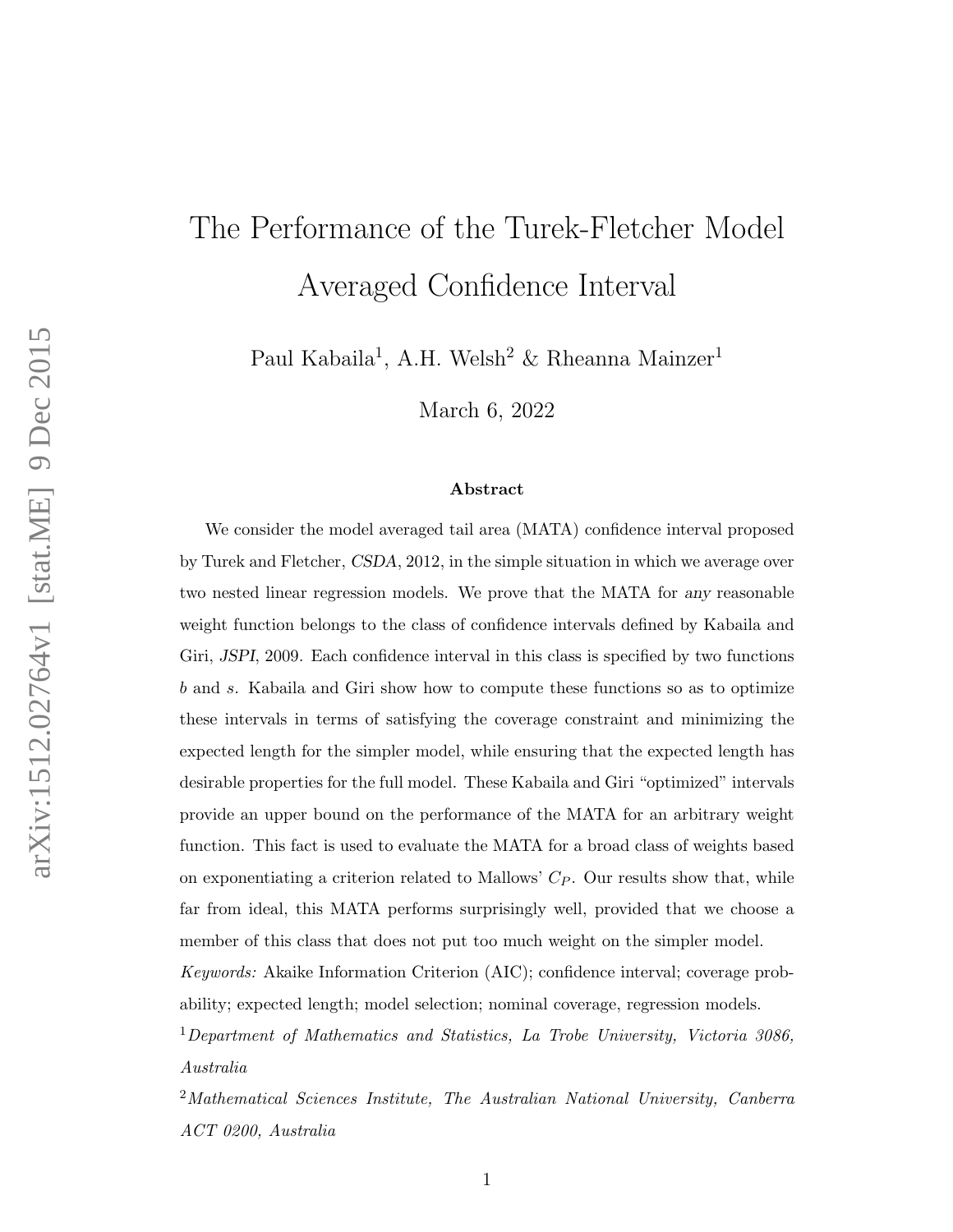# 1 Introduction

The Turek and Fletcher (2012) model averaged tail area confidence interval (MATA) endpoints are obtained by solving a weighted average of the tail area equations for the confidence interval endpoints for each model. Turek and Fletcher first consider giving a weight to each model by exponentiating  $AIC/2$ , where  $AIC$  is the Akaike Information Criterion for the model. This is the earliest form of weight used in frequentist model averaging and was first proposed by Buckland et al. (1997). Turek and Fletcher also consider MATA for weights obtained by replacing AIC by either the Akaike Information Criterion corrected for small samples,  $AIC<sub>c</sub>$ , or the Bayesian Information Criterion, BIC. They provide some comparison of the performance of MATA for these three weights in particular examples using simulation.

We evaluate the performance of the MATA, with nominal coverage  $1 - \alpha$  and specified weight function, by focusing on the coverage and the scaled expected length, where the expected length is scaled with respect to the length of the standard confidence interval (based on the full model) with coverage equal to the minimum coverage probability of the MATA. We consider a simple situation in which we average over a linear regression model with independent and identically distributed normal errors  $(\mathcal{M}_2)$  and the same model with a linear constraint on the regression parameters  $(\mathcal{M}_1)$ . Kabaila, Welsh and Abeysekera (2015) derive computationally convenient, exact expressions for the coverage probability and the scaled expected length of the MATA, so that we can readily obtain highly-accurate numerical results without resorting to simulations. In the same simple situation, we consider MATA with any reasonable weight function. We prove that the MATA with any reasonable weight function belongs to a subclass of the class of confidence intervals, denoted by  $J(b, s)$ , defined by Kabaila and Giri (2009). Each confidence interval in this class is specified by two functions:  $b$  and  $s$ . These authors show how to compute these functions so that the scaled expected length is minimized under model  $\mathcal{M}_1$ , subject to the constraints that (a) the coverage probability of this confidence interval never falls below  $1 - \alpha$ , (b) the maximum scaled expected length under model  $\mathcal{M}_2$  is not too large and (c) as the data becomes less consistent with the model  $\mathcal{M}_1$ , the scaled expected length approaches 1. They found that (to within computational accuracy)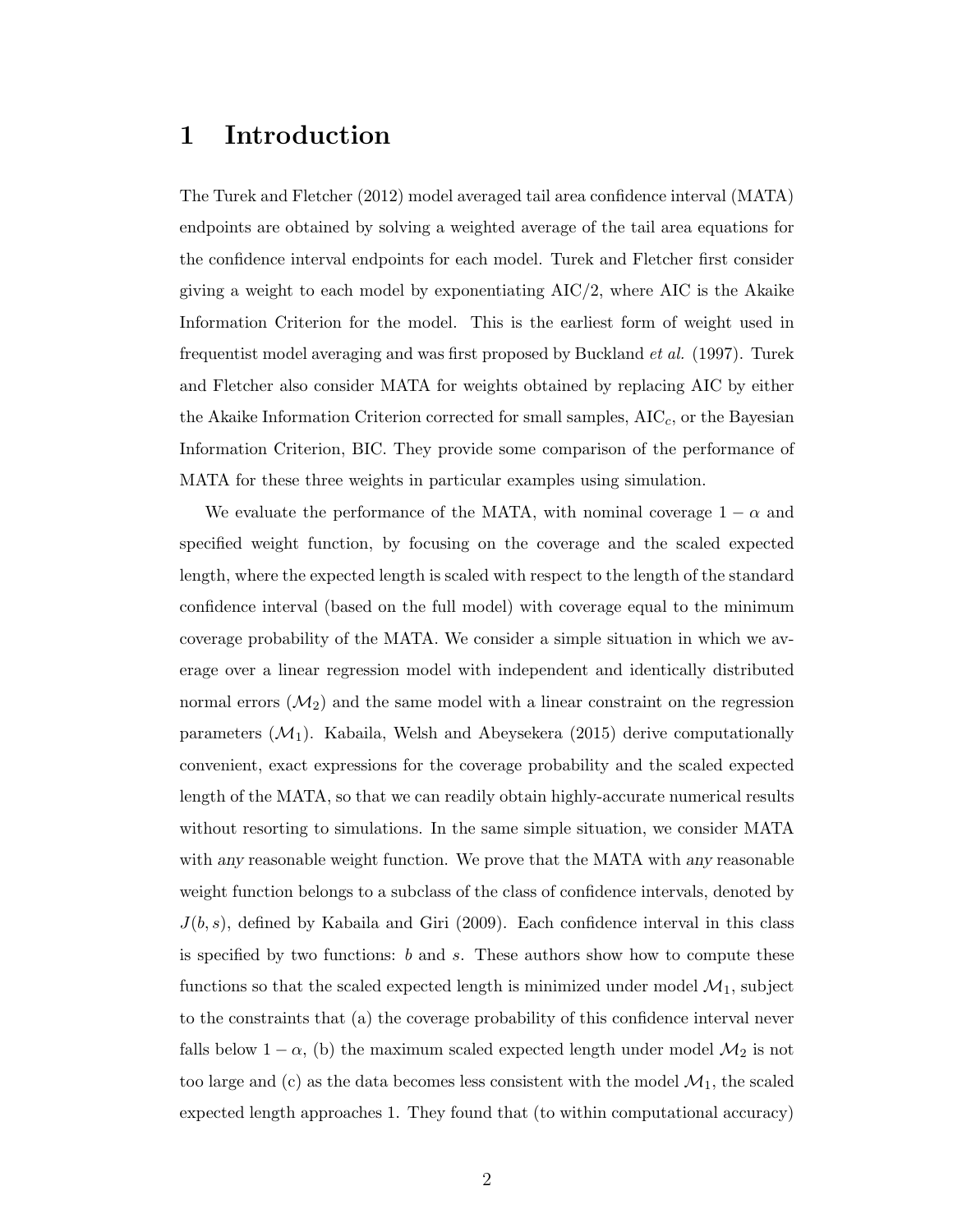the coverage probability of the resulting confidence interval is  $1 - \alpha$  throughout the parameter space. These Kabaila and Giri optimized confidence intervals then provide an upper bound on the performance of the MATA for any reasonable weight function. Knowing how the Kabaila and Giri optimized confidence intervals perform enables us to formulate four key scenarios within which we structure our examination of the performance of the MATA with specified weight. These scenarios are used to evaluate the MATA for a broad class of weights based on exponentiating criteria related to Mallows'  $C_P$ . Our results show that, while far from ideal, this MATA performs surprisingly well, provided that we choose a member of this class that does not put too much weight on the simpler model  $\mathcal{M}_1$ .

### 2 The MATA with a general weight function

#### 2.1 The models

Suppose that the model  $\mathcal{M}_2$  is given by

$$
\boldsymbol{Y} = \boldsymbol{X}\boldsymbol{\beta} + \boldsymbol{\varepsilon},
$$

where Y is a random *n*-vector of responses, X is a known  $n \times p$  model matrix with p linearly independent columns,  $\beta$  is an unknown p-vector parameter and  $\varepsilon \sim \mathrm{N}(0, \sigma^2 I_n)$ , with  $\sigma^2$  an unknown positive parameter. We write  $m = n - p$ throughout the paper. Suppose that we are interested in making inference about the parameter  $\theta = \boldsymbol{a}^\top \boldsymbol{\beta}$ , where  $\boldsymbol{a}$  is a specified nonzero p-vector. Suppose also that we define the parameter  $\tau = \mathbf{c}^\top \boldsymbol{\beta} - t$ , where  $\mathbf{c}$  is a specified nonzero p-vector that is linearly independent of  $\boldsymbol{a}$  and  $t$  is a specified number. The model  $\mathcal{M}_1$  is  $\mathcal{M}_2$  with  $\tau = 0$ .

Let  $\widehat{\boldsymbol{\beta}}$  be the least squares estimator of  $\boldsymbol{\beta}$  and let  $\widehat{\sigma}^2 = (\boldsymbol{Y} - \boldsymbol{X}\widehat{\boldsymbol{\beta}})^{\top}(\boldsymbol{Y} - \boldsymbol{X}\widehat{\boldsymbol{\beta}})/m$ be the usual unbiased estimator of  $\sigma^2$ . Set  $\hat{\theta} = a^{\top} \hat{\beta}$  and  $\hat{\tau} = c^{\top} \hat{\beta} - t$ . Define  $v_{\theta} = a^{\top} (X^{\top} X)^{-1} a$  and  $v_{\tau} = c^{\top} (X^{\top} X)^{-1} c$ . Then two important quantities are the known correlation  $\rho = \mathbf{a}^\top (\mathbf{X}^\top \mathbf{X})^{-1} \mathbf{c} / (v_\theta v_\tau)^{1/2}$  between  $\widehat{\theta}$  and  $\widehat{\tau}$  and the scaled unknown parameter  $\gamma = \tau/(\sigma v_{\tau}^{1/2})$ . We denote the estimator of  $\gamma$  by  $\hat{\gamma} = \hat{\tau}/(\hat{\sigma} v_{\tau}^{1/2})$ .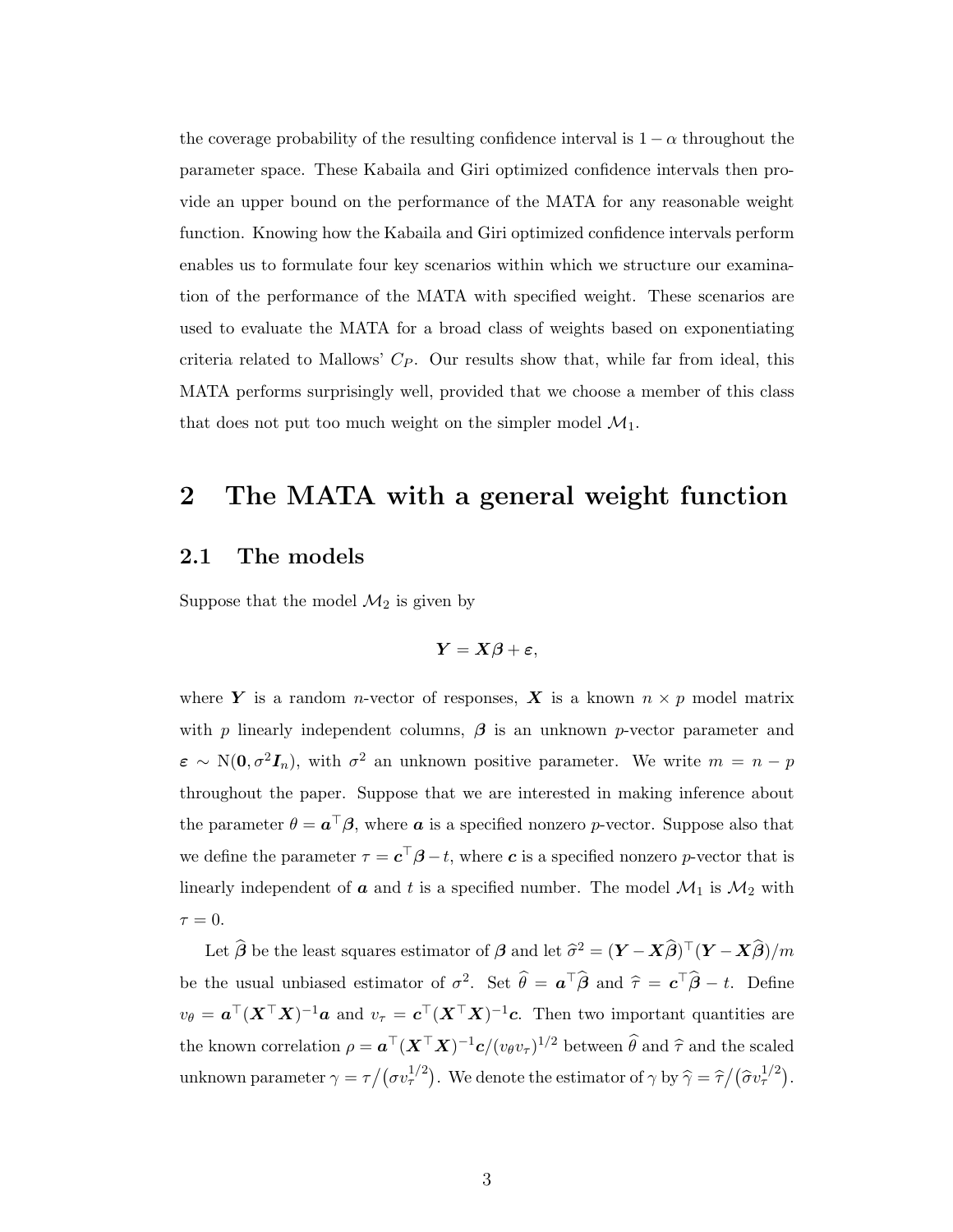#### 2.2 The MATA

The MATA is obtained by averaging the equations defining the tail area confidence intervals under the models  $\mathcal{M}_2$  and  $\mathcal{M}_1$ . Suppose that the weight function w:  $[0, \infty) \rightarrow [0, 1]$  is a decreasing continuous function, such that  $w(z)$  approaches 0 as  $z \to \infty$ . Any reasonable weight function must be of this form. For each a and  $\gamma \in \mathbb{R},$  define

$$
k(a,\gamma) = w(\gamma^2) G_{m+1} \left\{ \left( \frac{m+1}{m+\gamma^2} \right)^{1/2} \frac{a-\rho\gamma}{(1-\rho^2)^{1/2}} \right\} + \left\{ 1 - w(\gamma^2) \right\} G_m(a),
$$

where  $G_m$  denotes the distribution function of the Student t distribution with m degrees of freedom. The MATA, with nominal coverage  $1 - \alpha$ , is  $\left[\hat{\theta}_{\ell}, \hat{\theta}_{u}\right]$ , where  $\hat{\theta}_{l}$ and  $\widehat{\theta}_u$  are the solutions for  $\theta$  of

$$
k\left\{(\widehat{\theta}-\theta)/(\widehat{\sigma}v_{\theta}^{1/2}),\widehat{\gamma}\right\}=1-\alpha/2 \text{ and } k\left\{(\widehat{\theta}-\theta)/(\widehat{\sigma}v_{\tau}^{1/2}),\widehat{\gamma}\right\}=\alpha/2,
$$

respectively. Equivalently, if we let  $a_{\ell}(\gamma)$  and  $a_{u}(\gamma)$  be the solutions for a of  $k(a, \gamma) =$  $1 - \alpha/2$  and  $k(a, \gamma) = \alpha/2$ , respectively, then the endpoints of the MATA are given by

$$
\widehat{\theta}_{\ell} = \widehat{\theta} - v_{\theta}^{1/2} \widehat{\sigma} a_{\ell}(\widehat{\gamma})
$$
\n
$$
\widehat{\theta}_{u} = \widehat{\theta} - v_{\theta}^{1/2} \widehat{\sigma} a_{u}(\widehat{\gamma}).
$$
\n(1)

The notation is slightly different from that used in Kabaila, Welsh and Abeysekara (2015), but the interval is the same.

# 2.3 The Kabaila and Giri optimized confidence intervals

The MATA, with nominal coverage  $1 - \alpha$ , is a member of the class of confidence intervals  $J(b, s)$  defined by Kabaila and Giri (2009). To see this, note that the centre and half-width of the MATA (1) are  $\hat{\theta} - v_{\theta}^{1/2}$  $\frac{1}{2} \hat{\sigma} \left\{ a_{\ell}(\hat{\gamma}) + a_u(\hat{\gamma}) \right\} / 2$  and  $v_{\theta}^{1/2}$  $\int_{\theta}^{1/2} \widehat{\sigma} \left\{ a_{\ell}(\widehat{\gamma}) - \right\}$  $a_u(\hat{\gamma})/2$ , respectively. As shown in Appendix A,  $a_{\ell}(\gamma) + a_u(\gamma)$  and  $a_{\ell}(\gamma) - a_u(\gamma)$ are odd and even functions of  $\gamma$ , respectively, and  $a_{\ell}(\gamma) + a_u(\gamma)$  and  $a_{\ell}(\gamma) - a_u(\gamma)$ approach 0 and  $2G_m^{-1}(1-\alpha/2)$ , respectively, as  $\gamma \to \infty$ . Now define the functions b and s by  $b(\gamma) = \{a_{\ell}(\gamma) + a_u(\gamma)\}/2$  and  $s(\gamma) = \{a_{\ell}(\gamma) - a_u(\gamma)\}/2$ . Then the MATA,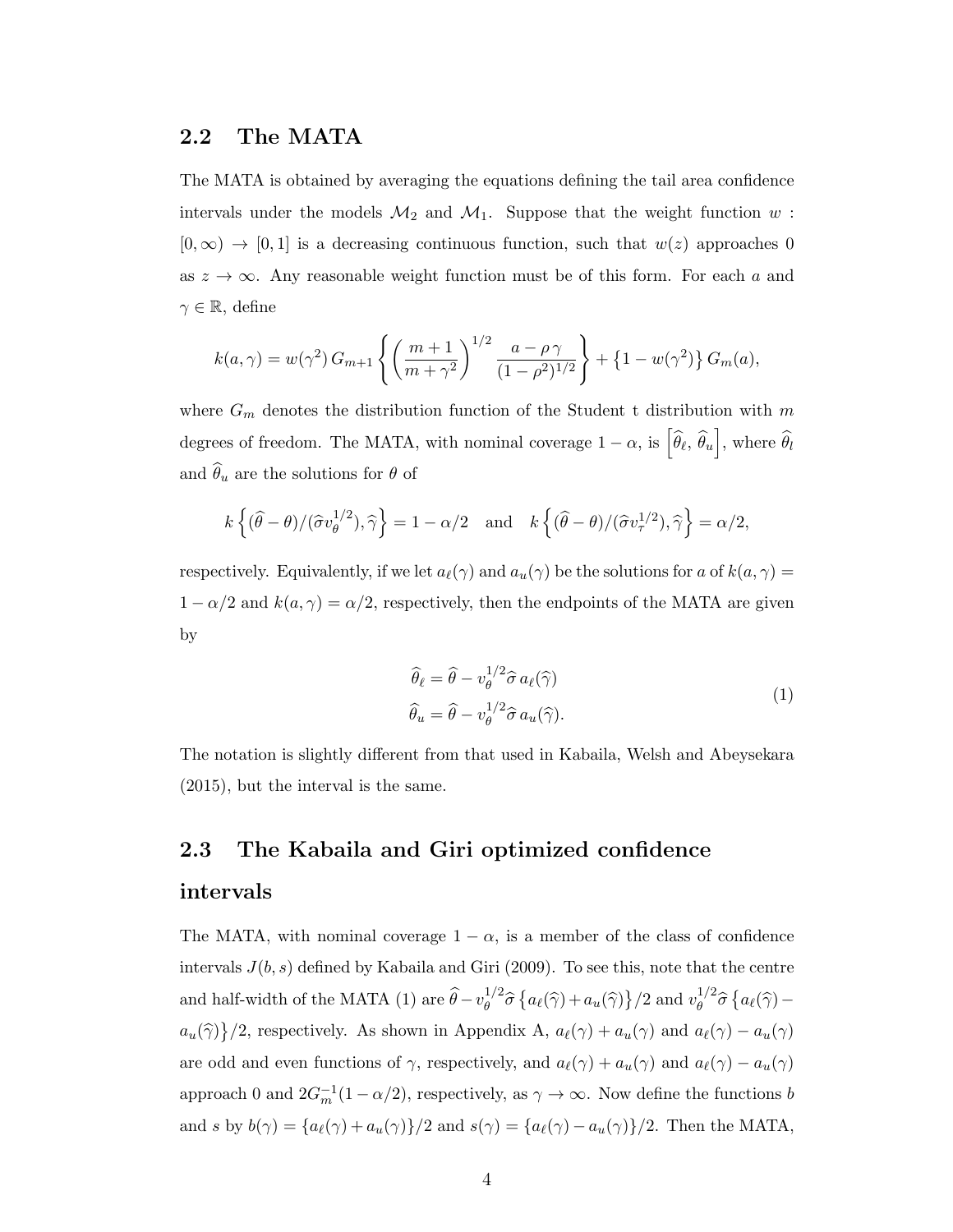with nominal coverage  $1 - \alpha$ , can be written as

$$
\left[\widehat{\theta}-v_{\theta}^{1/2}\widehat{\sigma} \,b(\widehat{\gamma})-v_{\theta}^{1/2}\widehat{\sigma} \,s(|\widehat{\gamma}|),\;\widehat{\theta}-v_{\theta}^{1/2}\widehat{\sigma} \,b(\widehat{\gamma})+v_{\theta}^{1/2}\widehat{\sigma} \,s(|\widehat{\gamma}|)\right],
$$

which is of the form  $J(b, s)$  considered by Kabaila and Giri (2009). As proved by these authors, for given  $1 - \alpha$  and given functions b and s, the coverage probability and the scaled expected length of  $J(b, s)$  are functions of the known quantities  $(m, \rho)$ and the unknown parameter  $\gamma$ . Since Kabaila and Giri (2009) optimized the choice of b and s separately for each given value of  $(m, \rho)$ , we cannot expect that, for any given weight function  $w$ , the MATA will perform better than the optimized confidence interval of Kabaila and Giri (2009).

# 3 Weight functions based on Mallows'  $C_P$

For the models  $\mathcal{M}_2$  and  $\mathcal{M}_1$  the Generalized Information Criteria (GIC; Nishii, 1984, Rao and Wu, 1989) are

$$
GIC_2 = n \log \{ m \hat{\sigma}^2 / n \} + dp
$$

and

$$
GIC1 = n log[{\lbrace (\hat{\tau}^2/v_{\tau}) + m\hat{\sigma}^2 \rbrace}/n] + d(p-1),
$$

respectively, where d is a specified nonnegative number. The choices  $d = 2$  and  $d = \log(n)$  yield AIC and BIC, respectively. The corresponding weight function is

$$
w_{*}(\hat{\gamma}^{2}; d) = \frac{\exp\{-\frac{1}{2}(\text{GIC}_{1} - \text{GIC}_{\text{min}})\}}{\exp\{-\frac{1}{2}(\text{GIC}_{1} - \text{GIC}_{\text{min}})\} + \exp\{-\frac{1}{2}(\text{GIC}_{2} - \text{GIC}_{\text{min}})\}} = \frac{1}{1 + \left\{1 + \hat{\gamma}^{2}/m\right\}^{n/2} \exp(-d/2)},
$$

where  $GIC_{min} = min(GIC_1, GIC_2)$ .

We now motivate the use of this weight function, with the power  $n/2$  replaced by  $m/2$ . Define the criteria

$$
MIC2 = m log{m\hat{\sigma}^2/n} + dp
$$

and

$$
MIC1 = m log[{\frac{\hat{\tau}^2}{v_{\tau}} + m\hat{\sigma}^2}/n] + d(p-1),
$$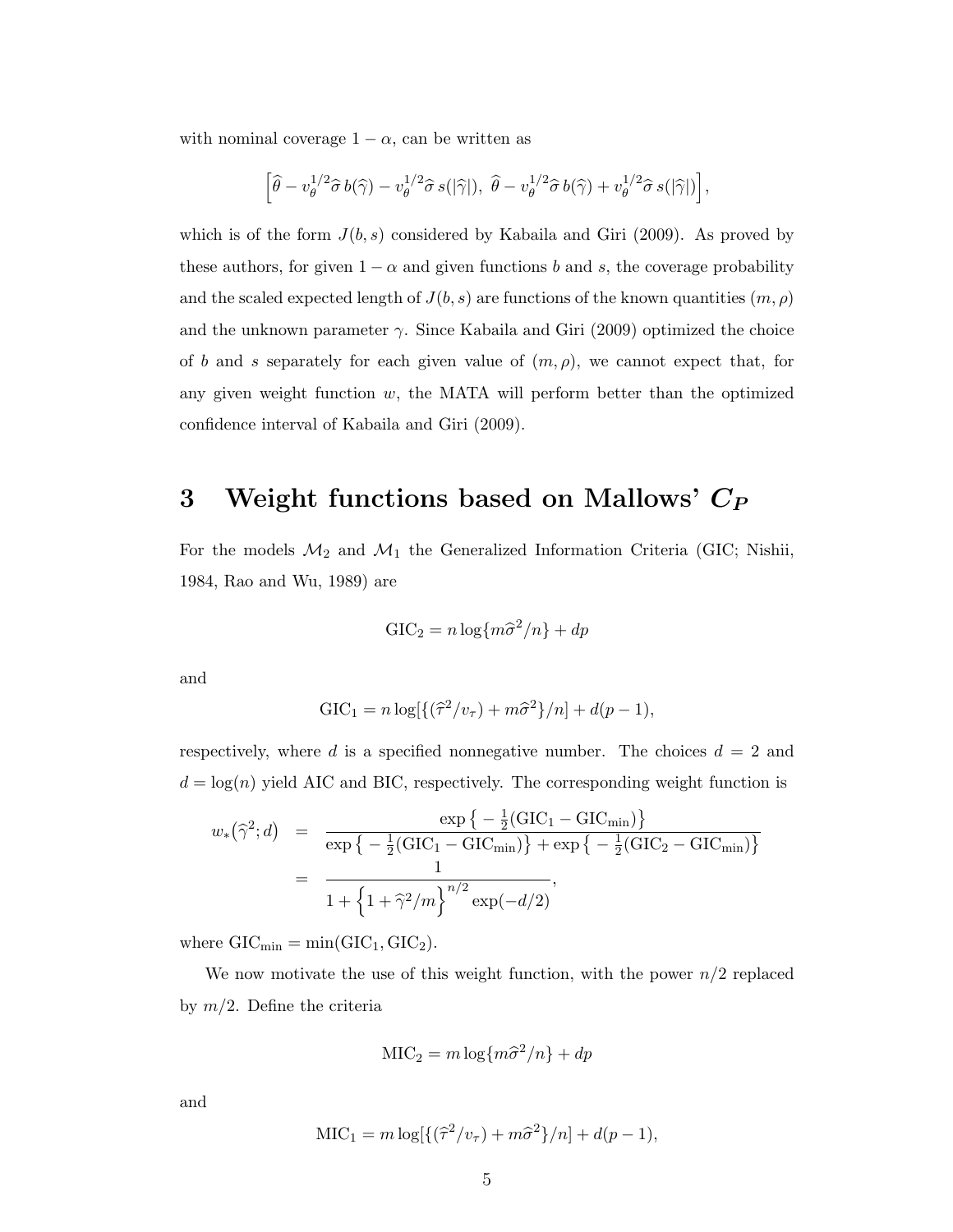for the models  $\mathcal{M}_2$  and  $\mathcal{M}_1$ , respectively. As we show in Appendix C, choosing  $\mathcal{M}_2$  if and only if (Mallows'  $C_P$  for  $\mathcal{M}_2$ )  $\leq$  (Mallows  $C_P$  for  $\mathcal{M}_1$ ) is equivalent to choosing  $\mathcal{M}_2$  if and only if  $\text{MIC}_2 \leq \text{MIC}_1$ , for  $d = m \log(1 + (2/m))$ . The criteria  $MIC<sub>2</sub>$  and  $MIC<sub>1</sub>$  lead to the weight function

$$
w(\hat{\gamma}^{2}; d) = \frac{\exp\{-\frac{1}{2}(\text{MIC}_{1} - \text{MIC}_{\text{min}})\}}{\exp\{-\frac{1}{2}(\text{MIC}_{1} - \text{MIC}_{\text{min}})\} + \exp\{-\frac{1}{2}(\text{MIC}_{2} - \text{MIC}_{\text{min}})\}}
$$

$$
= \frac{1}{1 + (1 + \hat{\gamma}^{2}/m)^{m/2} \exp(-d/2)},
$$

where  $\text{MIC}_{\text{min}} = \min(\text{MIC}_{1}, \text{MIC}_{2})$ . The criteria  $\text{MIC}_{2}$  and  $\text{MIC}_{1}$  are close to the criteria GIC<sub>2</sub> and GIC<sub>1</sub>, respectively, for p fixed and n large, but replacing  $n/2$  by  $m/2$  achieves a useful simplification; the coverage probability and scaled expected length of the MATA, with nominal coverage  $1 - \alpha$ , are determined by the known quantities  $(d, m, \rho)$  and the unknown parameter  $\gamma$  (as in Kabaila and Giri, 2009) rather than by  $(d, n, p, \rho)$  and  $\gamma$  (as shown in Theorems 1 and 2 of Kabaila, Welsh and Abeysekera, 2015). The reduction from the 4 known quantities  $(d, n, p, \rho)$  to the 3 known quantities  $(d, m, \rho)$  represents a considerable gain in simplicity.

As also noted in Appendix C, using the MIC to choose between the models  $\mathcal{M}_1$ and  $\mathcal{M}_2$  is equivalent to testing the null hypothesis  $\tau = 0$  (i.e.  $\mathcal{M}_1$ ) against the alternative hypothesis  $\tau \neq 0$  with level of significance

$$
2\left(1 - G_m\left[m^{1/2}\left\{\exp\left(\frac{d}{m}\right) - 1\right\}^{1/2}\right]\right).
$$

Large values of d correspond to small values of this level of significance and so can be interpreted as putting more weight on the simpler model  $\mathcal{M}_1$ .

The interpretation of d is quite different in the model selection and model averaging contexts. In the model selection context, setting  $d = 0$  means that there is no penalty on the number of parameters and so, for the models  $\mathcal{M}_1$  and  $\mathcal{M}_2$ , we always choose model  $\mathcal{M}_2$ . By contrast, in the model averaging context, setting  $d = 0$  leads to  $w(\hat{\gamma}^2; 0) = 1/\{1 + (1 + \hat{\gamma}^2/m)^{m/2}\}\$  so we still average over the two models.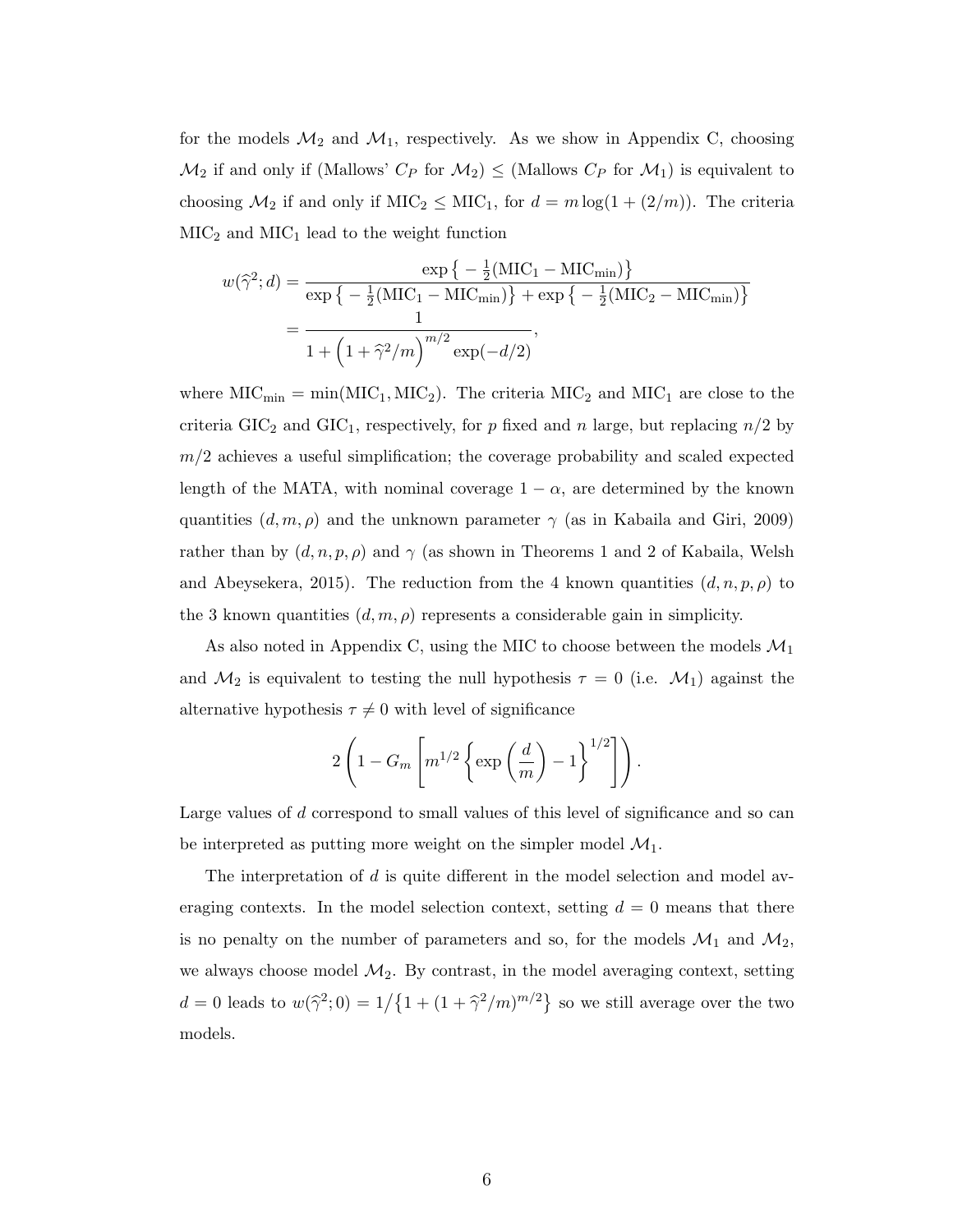# 4 How well can we expect MATA to perform?

The performance of the Kabaila and Giri (2009, 2013) optimized confidence interval relative to the standard  $1-\alpha$  Student t confidence interval under model  $\mathcal{M}_2$  can be described under four different scenarios defined by the values of m and  $\rho$ , as set out in Table 1. The MATA cannot perform better than the Kabaila and Giri optimized confidence interval so, for each of the four scenarios, we compare the coverage and scaled expected length properties of the MATA against the best we can hope for from the Kabaila and Giri optimized confidence interval. Details of the methods used to compute the coverage and scaled expected length of the MATA are given in Appendix A.

|                  | $ \rho $ is small                | $ \rho $ is not small            |
|------------------|----------------------------------|----------------------------------|
| $m$ is not small | Scenario 1                       | Scenario 2                       |
|                  | Cannot do better than the        | Some improvement over the        |
|                  | standard $1 - \alpha$ t interval | standard $1 - \alpha$ t interval |
|                  | for $\theta$                     | for $\theta$                     |
| $m$ is small     | Scenario 3                       | Scenario 4                       |
| (i.e. 1, 2 or 3) | Some improvement over the        | Maximum improvement over         |
|                  | standard $1 - \alpha$ t interval | standard $1 - \alpha$ t interval |
|                  | for $\theta$                     | for $\theta$                     |

Table 1: Performance of the optimized confidence interval of Kabaila and Giri (2009) for various values of the known quantities m and  $\rho$ .

In all our numerical work, we fix the nominal coverage  $1-\alpha = 0.95$  and vary the values of  $\rho$  and m according to the different scenarios (other than the first which we are able to treat theoretically). As in Kabaila, Welsh and Abeysekera (2015), for each scenario we can compute and plot the coverage and scaled expected length of the MATA for fixed d as functions of  $\gamma$ . Typically, for fixed d, the coverage is greater than 0.95, decreases to a minimum value and then increases to asymptote at 0.95 as  $\gamma$  increases; the scaled expected length is less than one for  $\gamma = 0$ , increases to a maximum and then decreases to an asymptote (often greater than one) as  $\gamma$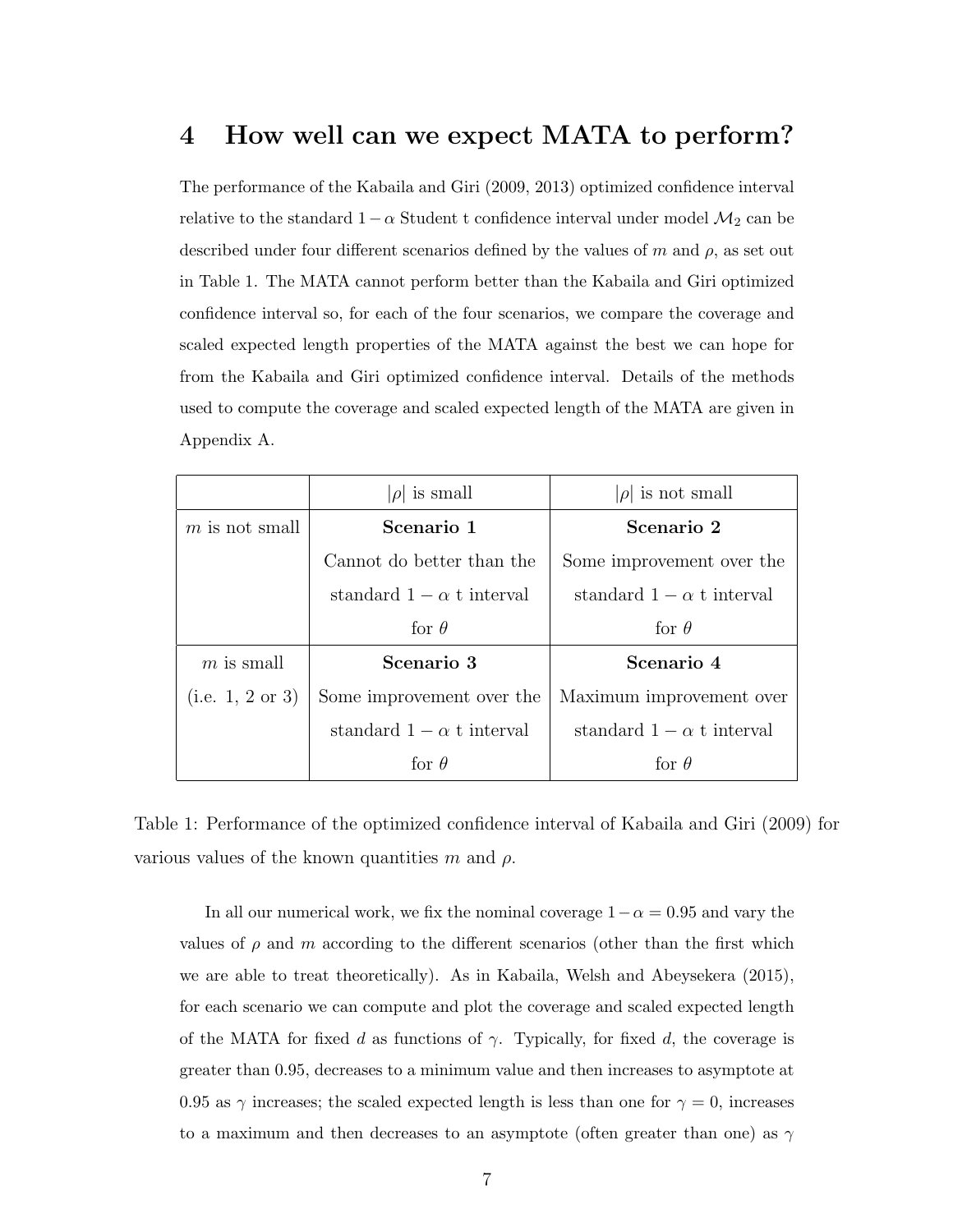increases. Some examples of these kinds of figures are included in Kabaila, Welsh and Abeysekera (2015). For our present purposes, it is useful to summarise the above results over different choices of  $d \in [0, 8]$  by presenting the minimum coverage and maximum scaled expected length over  $\gamma$  for each fixed d and the scaled expected length at  $\gamma = 0$  for each fixed d as functions of d. We make these quantities positive with a baseline value of zero by computing the coverage loss (cov loss), scaled expected length loss (sel loss) and the scaled expected length gain (sel gain), defined as follows

cov loss = 
$$
(1 - \alpha)
$$
 – (minimum coverage)  
sel loss = (maximum scaled expected length) – 1  
sel gain = 1 – (scaled expected length at  $\gamma = 0$ ).

Ideally, one would have a high sel gain together with small cov loss and sel loss.

#### 4.1 Scenario 1

This scenario includes the cloud seeding example in Section 3 of Kabaila, Welsh and Abeysekera (2015) where  $\rho = 0.2472$  and  $m = 11$ . For **Scenario 1** we cannot expect the MATA, with nominal coverage  $1 - \alpha$ , to perform any better than the standard  $1-\alpha$  confidence interval for  $\theta$  based on model  $\mathcal{M}_2$  so the best hope is that MATA recovers the standard  $1 - \alpha$  confidence interval for  $\theta$  based on model  $M_2$ . That is, that

$$
k(a,\widehat{\gamma}) \approx G_m(a). \tag{2}
$$

Indeed, if  $|\rho|$  is small, then

$$
k(a,\widehat{\gamma}) \approx w(\widehat{\gamma}^2)G_{m+1}\left\{ \left(\frac{m+1}{m+\widehat{\gamma}^2}\right)^{1/2}a\right\} + \{1-w(\widehat{\gamma}^2)\}G_m(a).
$$

If, in addition, m is not small, then  $G_{m+1} \approx G_m$  and, since w is a decreasing continuous function, such that  $w(z)$  approaches 0 as  $z \to \infty$ ,

$$
k(a,\widehat{\gamma}) \approx w(\widehat{\gamma}^2)G_m(a) + \{1 - w(\widehat{\gamma}^2)\}G_m(a) = G_m(a),
$$

so (2) holds. In Scenario 1, for given  $\rho$  and m, as d increases MATA is less likely to recover the standard  $1 - \alpha$  confidence interval for  $\theta$  based on model  $\mathcal{M}_2$ . So, in Scenario 1 a good choice of  $d$  is 0.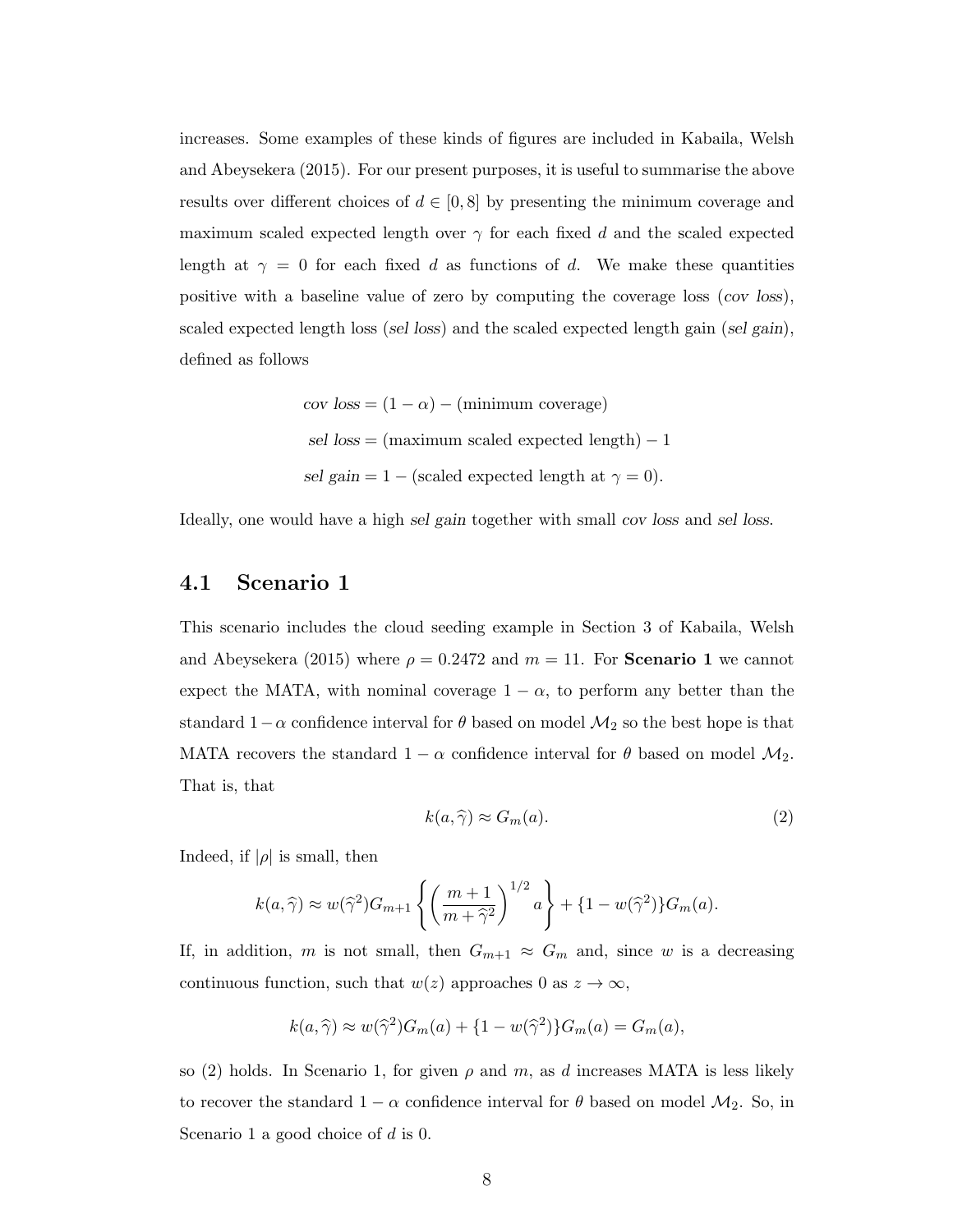#### 4.2 Scenario 2

Graphs of cov loss, sel loss and sel gain as functions of  $d \in [0, 4]$  for  $\rho = 0.8$  and  $m \in \{10, 50, 200\}$  are shown in Figure 1. These functions are displayed only for  $d \in [0, 4]$  because cov loss and sel loss are both increasing functions and sel gain is a decreasing function of d in  $[4, 8]$ . In other words, when searching for a good value of d there is no point in considering values of d in [4,8]. For  $m = 10$ , as we increase d from 0 to 4, the cov loss is an increasing function of  $d$ , sel gain changes slowly and sel loss increases. In this circumstance, a good choice of d is 0. Similarly, for  $m = 50$  and  $m = 200$ , a good choice of d is 0. These results show that there is not much gain from using the MATA in Scenario 2.

#### 4.3 Scenario 3

Graphs of cov loss, sel loss and sel gain as functions of  $d \in [0,4]$  for  $\rho = 0$  and  $m \in \{1, 2, 3\}$  are shown in Figure 2. For  $m = 2$  and  $m = 3$ , the cov loss is a decreasing function of d in [4,8]. Also, for  $m = 1$ , the cov loss is initially an increasing function and then a decreasing function of d in  $[4, 8]$ . However, the cov loss remains small for all d in  $[0, 8]$  and sel loss is an increasing function of d in  $[0, 8]$ . Therefore, when searching for a good value of d, it seems reasonable to restrict consideration to values of d in [4,8]. For  $m = 1$ , as we increase d from 0 to 4, the sel gain increases slowly and sel loss increases much more quickly. In this circumstance, a good choice of d is 0. Similarly, for  $m = 2$  and  $m = 3$ , a good choice of d is 0. In Scenario 3, there is a small gain from using the MATA, provided that we choose d near 0.

#### 4.4 Scenario 4

Graphs of cov loss, sel loss and sel gain as functions of  $d \in [0, 4]$  for  $\rho = 0.8$  and  $m \in \{1, 2, 3\}$  are shown in Figure 3. These functions are displayed only for  $d \in [0, 4]$ because cov loss and sel loss are both increasing functions and sel gain is a decreasing function of d in  $[4, 8]$ . In other words, when searching for a good value of d there is no point in considering values of d in [4, 8]. For  $m = 1$ , as we increase d from 0 to 4, the cov loss is a nondecreasing function of d, sel gain increases slowly and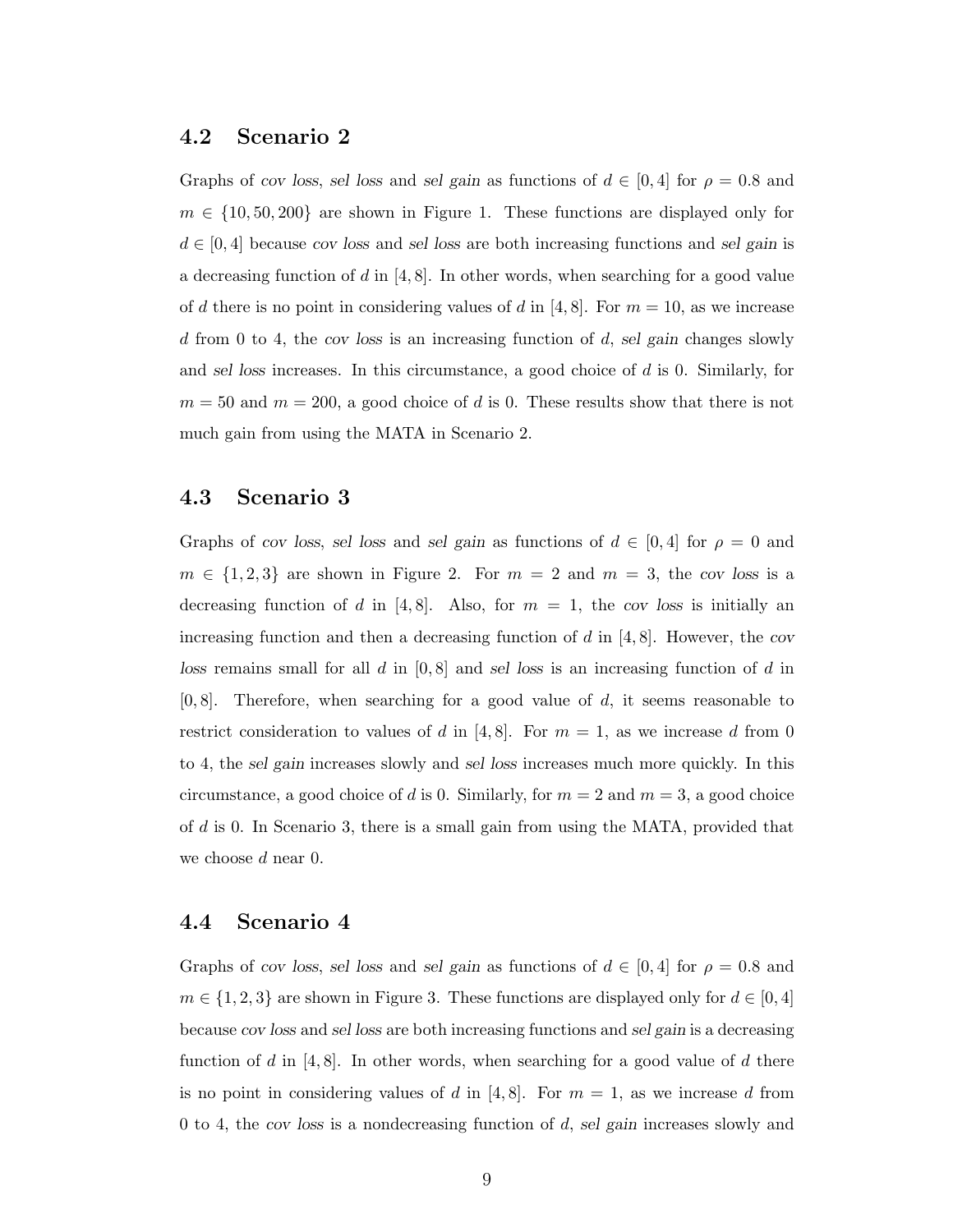sel loss increases much more quickly. In this circumstance, a good choice of d is 0. Similarly, for  $m = 2$  and  $m = 3$ , a good choice of d is 0.

# 5 Conclusion

We have examined the exact coverage and scaled expected length of the MATA for a parameter  $\theta$ , with nominal level  $1 - \alpha$ , in a particular simple situation in which there are two linear regression models (differing in only a single parameter  $\tau$ ) to average over. For weight functions based on Mallows'  $C_P$  (specified by  $d \in [0, 8]$ ), we showed that both the coverage and the scaled expected length depend on  $m = n - p$ , the correlation  $\rho$  between the least squares estimators  $\hat{\theta}$  and  $\hat{\tau}$ , and the unknown parameter  $\gamma = \tau/(\sigma v_{\tau}^{1/2})$ . We assess the MATA according to two losses, using the minimum coverage and the maximum scaled expected length over  $\gamma$  and a gain, using the scaled expected length at  $\gamma = 0$  i.e. when the simpler model  $\mathcal{M}_1$  is true. The results show that, although the MATA is far from ideal, it performs surprisingly well, provided that we do not put too much weight on the model  $\mathcal{M}_1$ .

# References

Buckland, S.T., Burnham, K.P. and Augustin, N.H. (1997). Model selection: an integral part of inference. Biometrics, 53, 603–618.

Kabaila, P. and Giri, K. (2009). Confidence intervals in regression utilizing uncertain prior information. Journal of Statistical Planning and Inference, 139, 3419–3429.

Kabaila, P. and Giri, K. (2013). Further properties of frequentist confidence intervals in regression that utilize uncertain prior information. Australian  $\mathcal{B}$  New Zealand Journal of Statistics, 55, 259–270.

Kabaila, P., Welsh, A.H. and Abeysekera, W. (2015). Model averaged confidence intervals. To appear in Scandinavian Journal of Statistics.

Nishii, R. (1984). Asymptotic properties of criteria for selection of variables in multiple regression. The Annals of Statistics, **12**, 758–765.

Rao, C.R. and Wu, Y. (1989). A strongly consistent procedure for model selection in regression problems. Biometrika, 76, 369–374.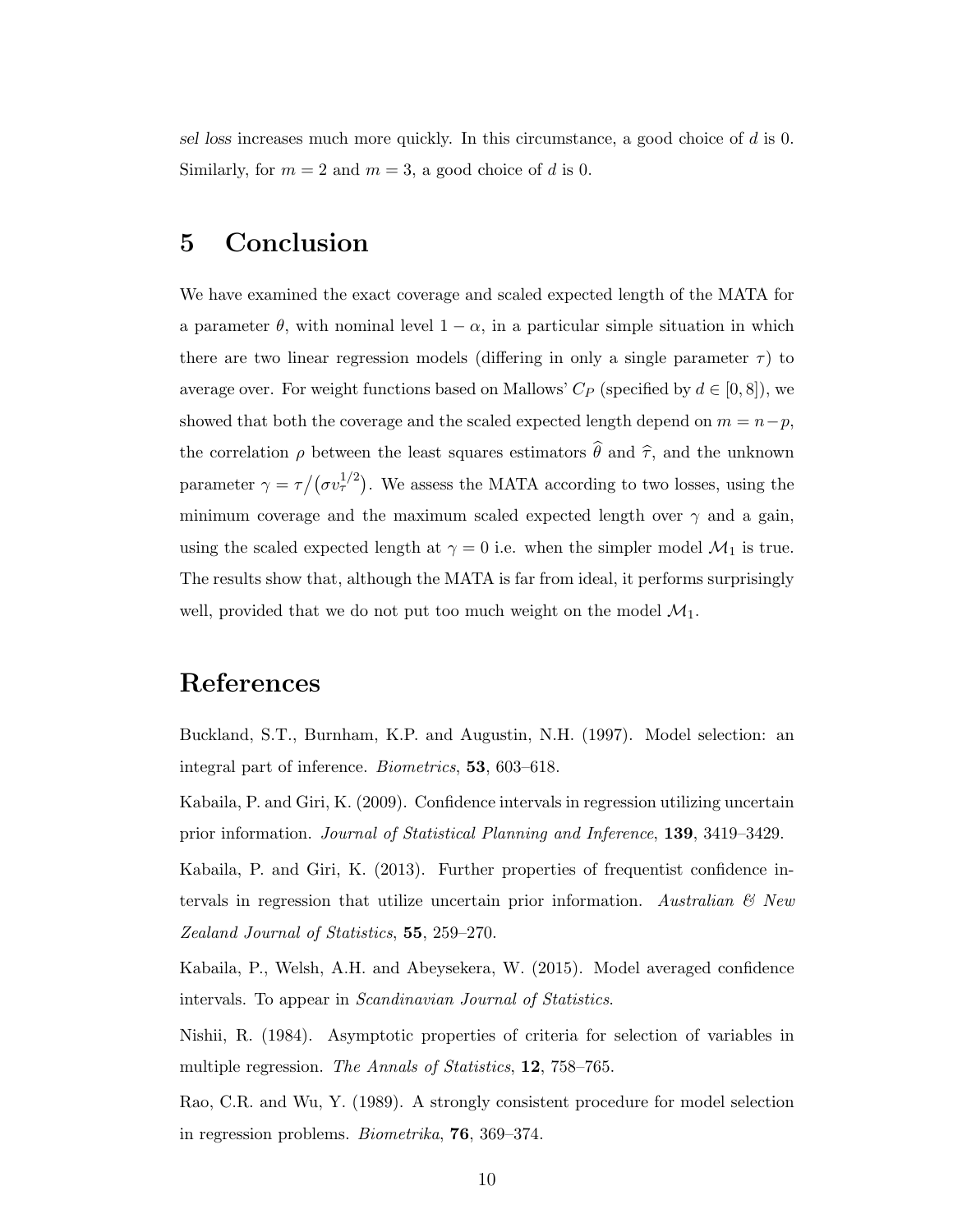Turek, D. and Fletcher, D. (2012). Model-averaged Wald confidence intervals. Computational Statistics and Data Analysis, 56, 2809–2815.

# Appendix A: The MATA is in the class of confidence intervals  $J(b, s)$

We show that  $a_{\ell}(\gamma) + a_{u}(\gamma)$  and  $a_{\ell}(\gamma) - a_{u}(\gamma)$  are odd and even functions of  $\gamma$ , respectively, as follows. Recall that  $a_u(-\gamma)$  is the solution for  $a$  of  $k(a,-\gamma)=\alpha/2$ i.e.  $a_u(-\gamma)$  is the solution for a of

$$
w(\gamma^2) G_{m+1} \left\{ \left( \frac{m+1}{m+\gamma^2} \right)^{1/2} \frac{a+\rho\gamma}{(1-\rho^2)^{1/2}} \right\} + \left\{ 1 - w(\gamma^2) \right\} G_m(a) = \frac{\alpha}{2}.
$$

Using the fact that the probability density function of a Student t distribution is an even function, we can show that

$$
w(\gamma^2) G_{m+1} \left\{ \left( \frac{m+1}{m+\gamma^2} \right)^{1/2} \frac{a_u(-\gamma) + \rho \gamma}{(1-\rho^2)^{1/2}} \right\} + \left\{ 1 - w(\gamma^2) \right\} G_m \{a_u(-\gamma)\}
$$
  

$$
= w(\gamma^2) \left[ 1 - G_{m+1} \left\{ - \left( \frac{m+1}{m+\gamma^2} \right)^{1/2} \frac{a_u(-\gamma) + \rho \gamma}{(1-\rho^2)^{1/2}} \right\} \right]
$$

$$
+ \left\{ 1 - w(\gamma^2) \right\} \left[ 1 - G_m \{ -a_u(-\gamma) \} \right]
$$

$$
= 1 - w(\gamma^2) G_{m+1} \left\{ \left( \frac{m+1}{m+\gamma^2} \right)^{1/2} \frac{-a_u(-\gamma) - \rho \gamma}{(1-\rho^2)^{1/2}} \right\}
$$

$$
- \left\{ 1 - w(\gamma^2) \right\} G_m \{ -a_u(-\gamma) \}
$$

so  $a_u(-\gamma) = -a_{\ell}(\gamma)$ . Thus  $a_{\ell}(-\gamma) = -a_u(\gamma)$  and it follows that  $a_{\ell}(\gamma) + a_u(\gamma)$  and  $a_{\ell}(\gamma) - a_{u}(\gamma)$  are odd and even functions of  $\gamma,$  respectively.

We now show that  $a_{\ell}(\gamma)+a_u(\gamma)$  and  $a_{\ell}(\gamma)-a_u(\gamma)$  approach 0 and  $2G_m^{-1}(1-\alpha/2)$ , respectively, as  $\gamma \to \infty$ . As  $\gamma \to \infty$ ,  $k(a, \gamma)$  approaches  $G_m(a)$ . Therefore  $a_{\ell}(\gamma)$ and  $a_u(\gamma)$  approach the solutions for a of  $G_m(a) = 1 - \alpha/2$  and  $G_m(a) = \alpha/2$ , respectively. Thus  $a_{\ell}(\gamma) + a_u(\gamma)$  and  $a_{\ell}(\gamma) - a_u(\gamma)$  approach 0 and  $2G_m^{-1}(1 - \alpha/2)$ , respectively, as  $\gamma \to \infty$ .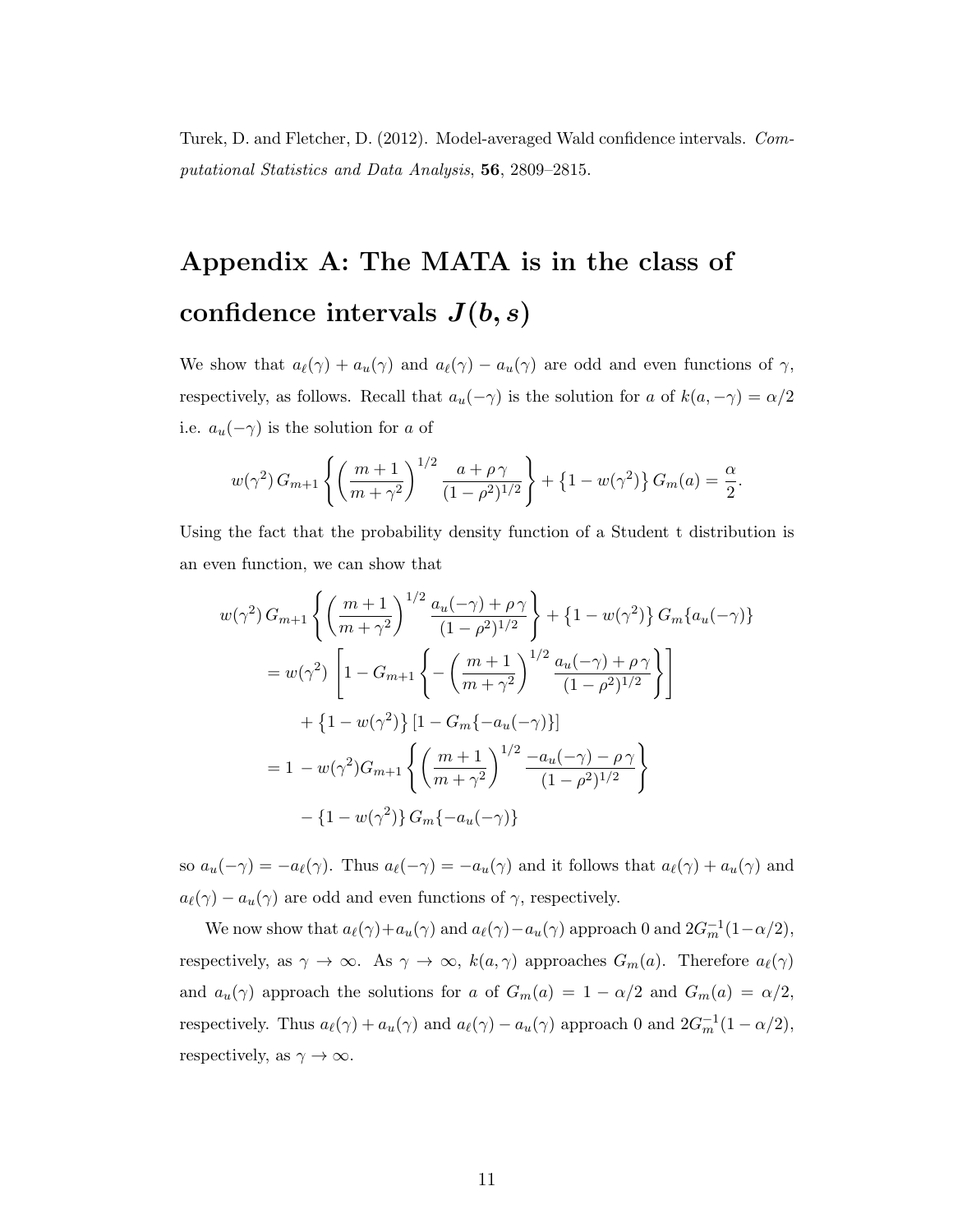### Appendix B: Computational methods

The computation of the coverage and the scaled expected length of the MATA are implemented using Theorems 1 and 2 of Kabaila, Welsh and Abeysekera (2015). In the following two sections, we establish results which are needed to support the computations.

#### Truncation of integrals

To compute the coverage and the scaled expected length of the MATA, we need to truncate the integrals in Theorems 1 and 2 of Kabaila, Welsh and Abeysekera (2015). The coverage probability integral in Theorem 1 is relatively easy to handle because cumulative distribution functions are bounded. If we write the integrand in Theorem 1 as  $\Delta_m(x, y, \rho, \gamma)$ , we have

$$
\begin{split}\n&\left|\Pr(\widehat{\theta}_{\ell} \leq \theta \leq \widehat{\theta}_{u}) - \int_{y_{\ell}}^{y_{u}} \int_{x_{\ell}}^{x_{u}} \Delta_{m}(x, y, \rho, \gamma) dx dy\right| \\
&\leq \left| \int_{0}^{\infty} \int_{-\infty}^{\infty} \Delta_{m}(x, y, \rho, \gamma) dx dy - \int_{y_{\ell}}^{y_{u}} \int_{-\infty}^{\infty} \Delta_{m}(x, y, \rho, \gamma) dx dy\right| \\
&\quad + \left| \int_{y_{\ell}}^{y_{u}} \int_{-\infty}^{\infty} \Delta_{m}(x, y, \rho, \gamma) dx dy - \int_{y_{\ell}}^{y_{u}} \int_{x_{\ell}}^{x_{u}} \Delta_{m}(x, y, \rho, \gamma) dx dy\right| \\
&\leq \int_{y_{u}}^{\infty} \int_{-\infty}^{\infty} |\Delta_{m}(x, y, \rho, \gamma)| dx dy + \int_{0}^{y_{\ell}} \int_{-\infty}^{\infty} |\Delta_{m}(x, y, \rho, \gamma)| dx dy \\
&\quad + \int_{y_{\ell}}^{y_{u}} \int_{x_{u}}^{\infty} |\Delta_{m}(x, y, \rho, \gamma)| dx dy + \int_{y_{\ell}}^{y_{u}} \int_{-\infty}^{x_{\ell}} |\Delta_{m}(x, y, \rho, \gamma)| dx dy.\n\end{split}
$$

Now  $|\Delta_m(x, y, \rho, \gamma)| \leq \phi(x - \gamma) g_m(y)$  so

$$
\int_{y_u}^{\infty} \int_{-\infty}^{\infty} |\Delta_m(x, y, \rho, \gamma)| dx dy \le 1 - G_m(y_u),
$$

$$
\int_0^{y_\ell} \int_{-\infty}^{\infty} |\Delta_m(x, y, \rho, \gamma)| dx dy \le G_m(y_\ell),
$$

$$
\int_{y_\ell}^{y_u} \int_{x_u}^{\infty} |\Delta_m(x, y, \rho, \gamma)| dx dy \le \{G_m(y_u) - G_m(y_\ell)\}\{1 - \Phi(x_u - \gamma)\}
$$

and

$$
\int_{y_{\ell}}^{y_u} \int_{-\infty}^{x_{\ell}} |\Delta_m(x, y, \rho, \gamma)| dxdy \leq \{G_m(y_u) - G_m(y_{\ell})\} \Phi(x_{\ell} - \gamma).
$$

For any given small positive number  $\epsilon$ , set  $y_{\ell} = G_m^{-1}(\epsilon/4)$  and  $y_u = G_m^{-1}(1 - \epsilon/4)$  so the first two terms are both less than or equal to  $\epsilon/4$ . If we also set  $x_{\ell} = \Phi^{-1}(\epsilon/4) + \gamma$ and  $x_u = \Phi^{-1}(1 - \epsilon/4) + \gamma$ , the last two terms are both less than or equal to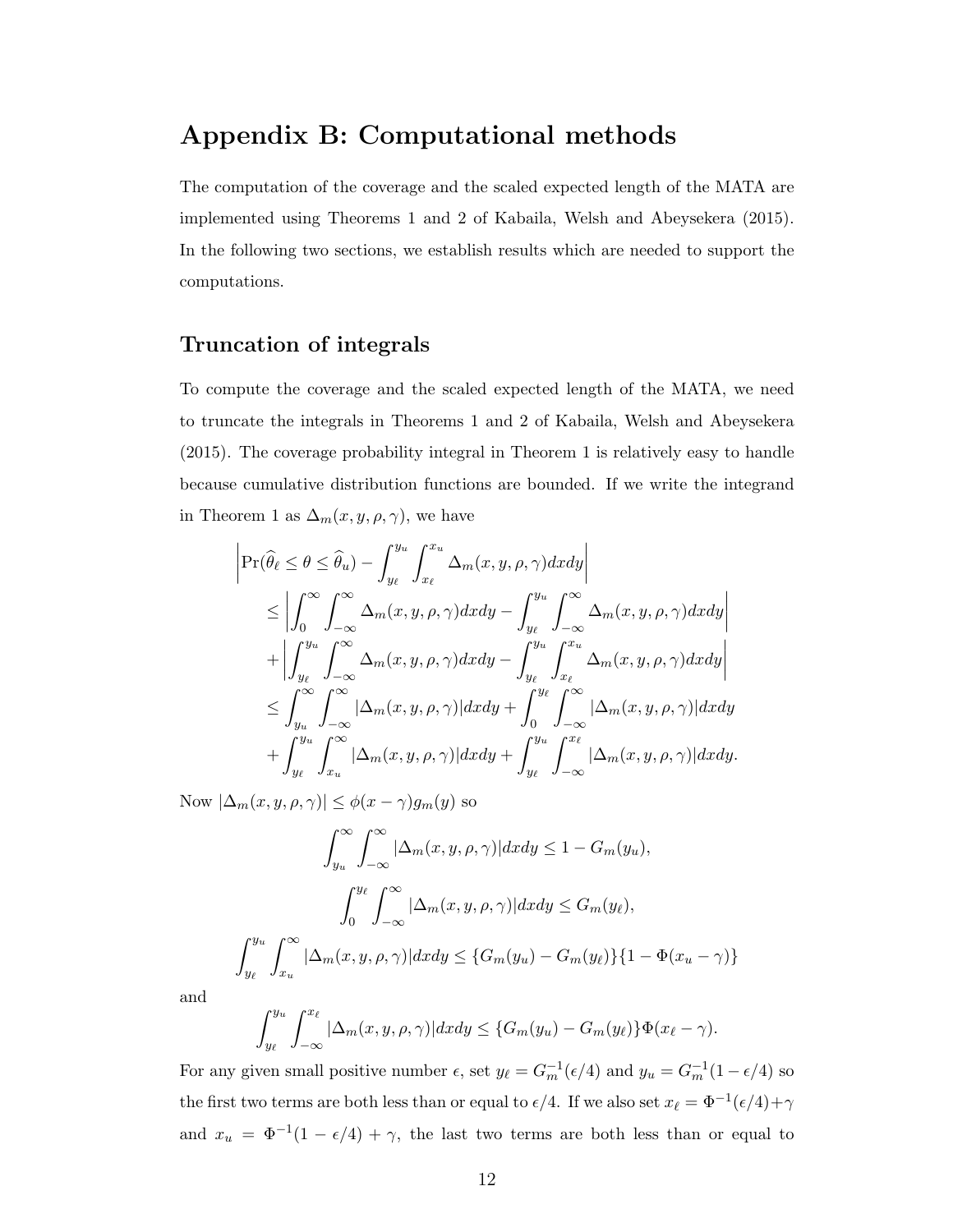$(1 - \epsilon/2)\epsilon/4 \leq \epsilon/4$  and the sum of all the terms is less than or equal to  $\epsilon$ . Thus the effect of the truncation can be made as small as we want.

The scaled expected length is more difficult to handle because the integrand is unbounded. Nonetheless,  $\delta_{1-\alpha/2}(x,y) - \delta_{\alpha/2}(x,y)$  is approximately constant in x and linear in y and we can use this approximation to similarly find truncation values for the integrals in Theorem 2 so that the effect of the truncation is arbitrarily small.

# Computation of  $\delta_u(x,y)$

The formulae for the coverage probability and the scaled expected length of the MATA, with nominal coverage probability  $1 - \alpha$ , given by Kabaila, Welsh and Abeysekera (2015) require the computation of  $\delta_u(x, y)$ , which is defined to be the solution for  $\delta$  of

$$
h(\delta, x, y) = u,
$$

where  $0 < u < 1$  and

$$
h(\delta, x, y) = w(x^2/y^2) G_{m+1}(r_1(\delta, x, y)) + \{1 - w(x^2/y^2)\} G_m(r_2(\delta, y)).
$$
 (3)

The definitions of  $r_1(\delta, x, y)$  and  $r_2(\delta, y)$  are given on p.6 of Kabaila, Welsh and Abeysekera (2015). The numerical computation of  $\delta_u(x, y)$  typically requires the provision of an interval known to contain  $\delta_u(x, y)$ . The following result provides just such an interval.

**Result A1.** Let  $\delta_u^{(1)}(x, y)$  denote the solution for  $\delta$  of

$$
G_{m+1}(r_1(\delta, x, y)) = u.
$$

Also, let  $\delta_u^{(2)}(y)$  denote the solution for  $\delta$  of

$$
G_m(r_2(\delta, y)) = u.
$$

The following are explicit expressions for  $\delta_u^{(1)}(x, y)$  and  $\delta_u^{(2)}(y)$ :

$$
\delta_u^{(1)}(x, y) = \rho x + G_{m+1}^{-1}(u) y \left(\frac{m + (x^2/y^2)}{m+1}\right)^{1/2} (1 - \rho^2)^{1/2}
$$

$$
\delta_u^{(2)}(y) = G_m^{-1}(u) y.
$$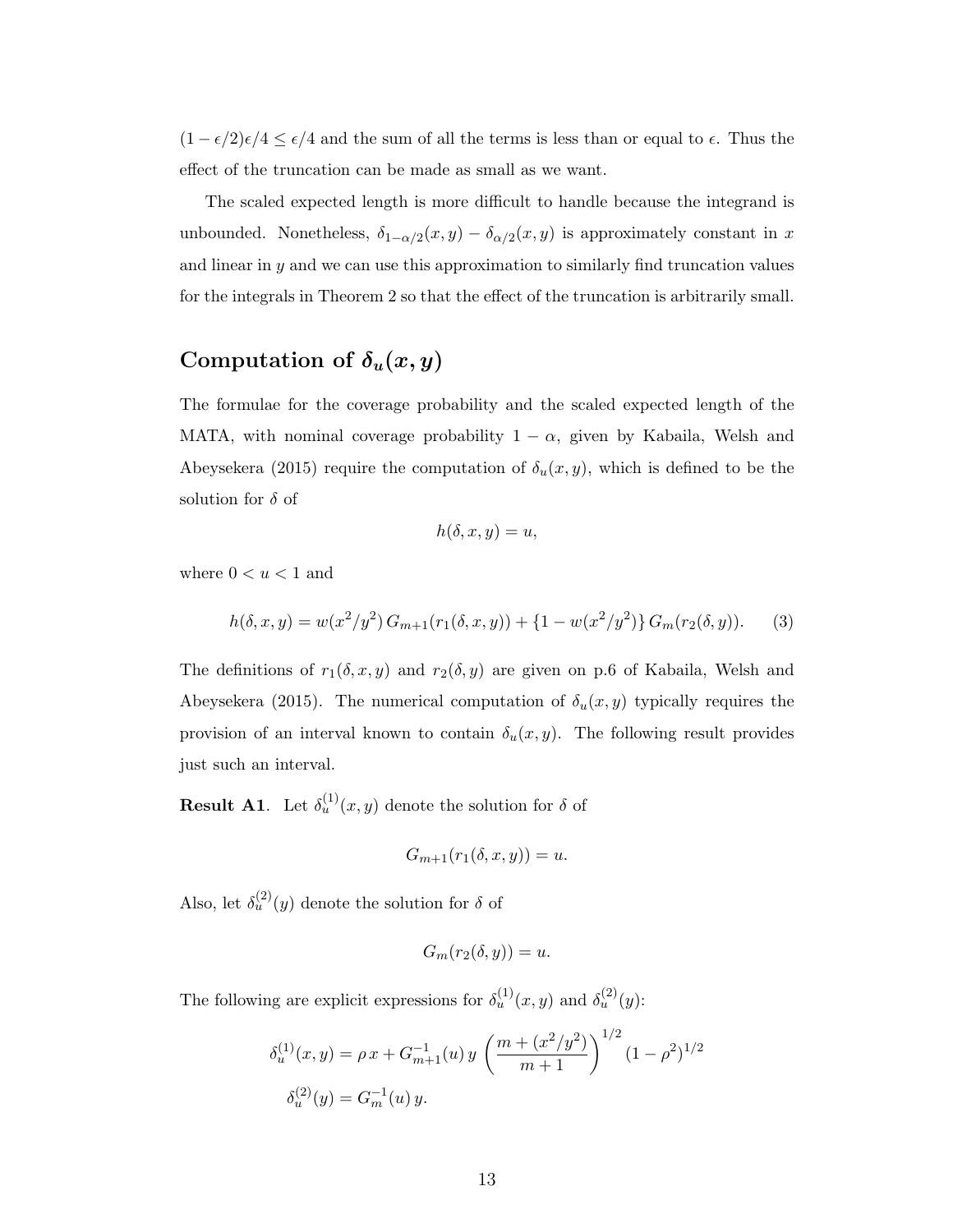Then

$$
\delta_u(x, y) \in \left[ \min \left( \delta_u^{(1)}(x, y), \delta_u^{(2)}(y) \right), \max \left( \delta_u^{(1)}(x, y), \delta_u^{(2)}(y) \right) \right] \tag{4}
$$

**Proof** Suppose that  $(x, y)$  is given. Since  $r_1(\delta, x, y)$  is a continuous increasing function of  $\delta$ ,  $G_{m+1}(r_1(\delta, x, y))$  is also a continuous increasing function of  $\delta$ . Also, since  $r_2(\delta, y)$  is a continuous increasing function of  $\delta$ ,  $G_m(r_2(\delta, y))$  is also a continuous increasing function of  $\delta$ . It follows from (3) that  $h(\delta, x, y)$  is a continuous increasing function of  $\delta$  and that

 $\min (G_{m+1}(r_1(\delta,x,y)), G_m(r_2(\delta,y))) \leq h(\delta,x,y) \leq \max (G_{m+1}(r_1(\delta,x,y)), G_m(r_2(\delta,y))).$ It follows from this that (4) is satisfied.

# Appendix C: Weights based on Mallows'  $C_P$

Let RSS =  $(\mathbf{Y} - \mathbf{X}\widehat{\boldsymbol{\beta}})^T(\mathbf{Y} - \mathbf{X}\widehat{\boldsymbol{\beta}}) = m\widehat{\sigma}^2$ . Also, let RSS<sub>\*</sub> =  $(\mathbf{Y} - \mathbf{X}\widehat{\boldsymbol{\beta}}_*)^T(\mathbf{Y} - \mathbf{X}\widehat{\boldsymbol{\beta}}_*)$ , where  $\beta_*$  denotes the least squares estimator of  $\beta$  subject to the constraint  $\tau = 0$ . Note that  $RSS_* = \hat{\tau}^2/v_{\tau} + m\hat{\sigma}^2$ . Mallows'  $C_P$  for  $\mathcal{M}_2$  is

$$
\frac{\text{RSS}}{\text{RSS}/m} - n + 2p = n - p - n + 2p = p
$$

and Mallows'  $C_P$  for  $\mathcal{M}_1$  is

$$
\frac{\text{RSS}_{*}}{\text{RSS}/m} - n + 2(p - 1) = \frac{(\hat{\tau}^2/v_{\tau}) + m\hat{\sigma}^2}{\hat{\sigma}^2} - n + 2p - 1.
$$

**Result C1**. Choosing  $\mathcal{M}_2$  if and only if (Mallows'  $C_P$  for  $\mathcal{M}_2$ )  $\leq$  (Mallows  $C_P$  for  $\mathcal{M}_1$ ) is equivalent to choosing  $\mathcal{M}_2$  if and only if  $\text{MIC}_2 \leq \text{MIC}_1$ , for  $d = m \log(1 +$  $(2/m)$ ).

**Proof:** The result follows from the fact that (Mallows'  $C_P$  for  $\mathcal{M}_2$ )  $\leq$  (Mallows  $C_P$ for  $\mathcal{M}_1$ ) is equivalent to the following four statements

$$
m + 2 \le \frac{(\hat{\tau}^2/v_{\tau}) + m\hat{\sigma}^2}{\hat{\sigma}^2},
$$
  

$$
m \log(\hat{\sigma}^2/n) + m \log(m+2) \le m \log[\{(\hat{\tau}^2/v_{\tau}) + m\hat{\sigma}^2\}/n],
$$
  

$$
m \log(\hat{\sigma}^2/n) + m \log(m) + m \log(1 + 2/m) \le m \log[\{(\hat{\tau}^2/v_{\tau}) + m\hat{\sigma}^2\}/n],
$$
  

$$
m \log(m\hat{\sigma}^2/n) \le m \log[\{(\hat{\tau}^2/v_{\tau}) + m\hat{\sigma}^2\}/n] - d,
$$

 $\Box$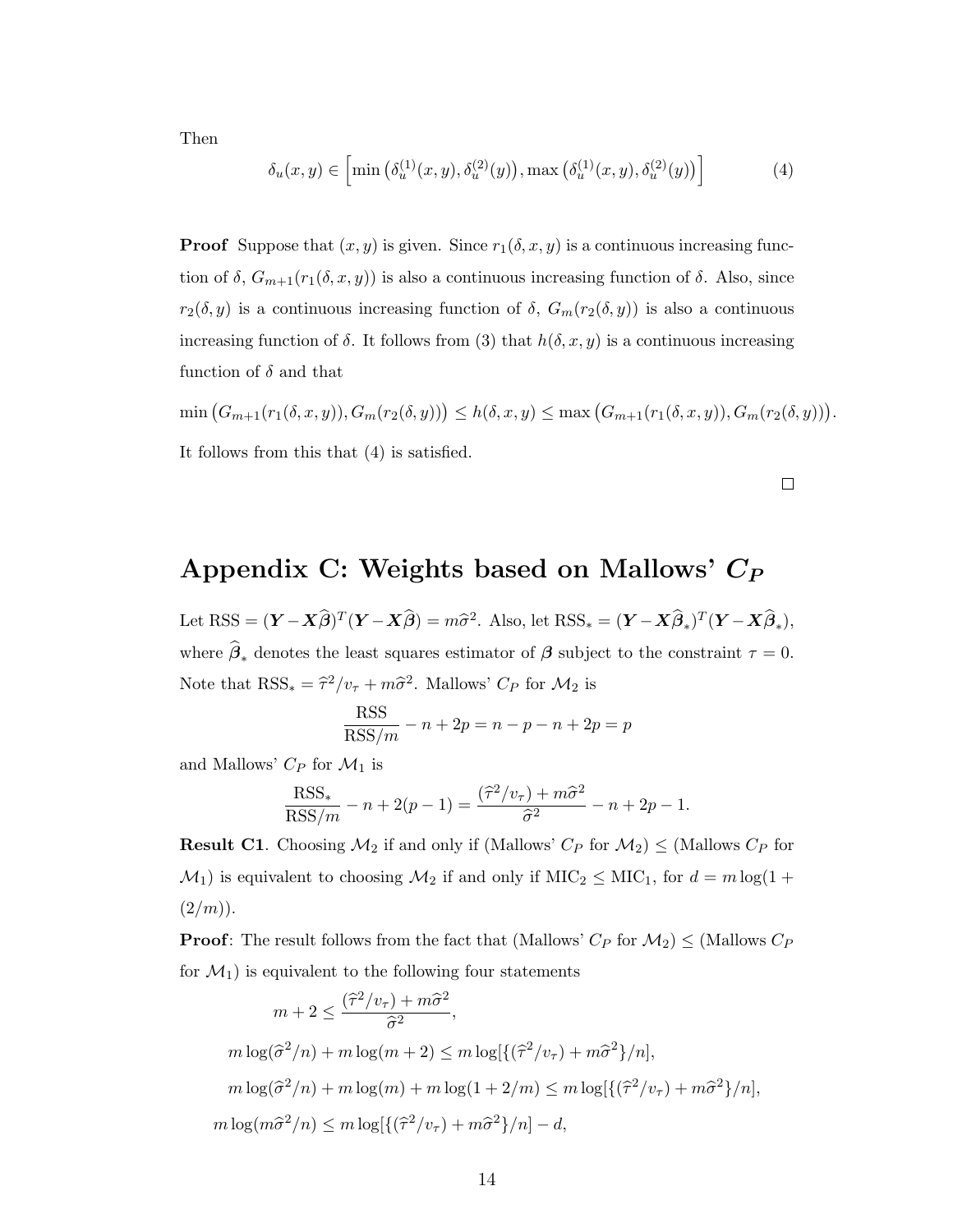where  $d = m \log(1 + (2/m))$ , and the last of these is equivalent to  $\text{MIC}_2 \leq \text{MIC}_1$ .

**Result C2.** Choosing  $\mathcal{M}_2$  if and only if  $\text{MIC}_2 \leq \text{MIC}_1$  is equivalent to testing the null hypothesis  $\tau$  = 0 against the alternative hypothesis  $\tau \neq$  0 with level of significance

$$
2\left(1-G_m\left[m\left\{\exp\left(\frac{d}{m}\right)-1\right\}^{1/2}\right]\right).
$$

**Proof:** The null hypothesis  $H_0: \tau = 0$  corresponds to choosing  $\mathcal{M}_1$  so the level of significance of the test is the probability of choosing  $\mathcal{M}_2$  under the null hypothesis  $H_0$  and

$$
\Pr(MIC_1 \geq MIC_2)
$$
  
=  $\Pr(m \log[\{(\hat{\tau}^2/v_{\tau}) + m\hat{\sigma}^2\}/n] - d \geq m \log(m\hat{\sigma}^2/n))$   
=  $\Pr\left\{\frac{(\hat{\tau}^2/v_{\tau}) + m\hat{\sigma}^2}{m\hat{\sigma}^2} \geq \exp\left(\frac{d}{m}\right) \right\}$   
=  $\Pr\left[\hat{\gamma}^2 \geq m \left\{ \exp\left(\frac{d}{m}\right) - 1 \right\} \right]$   
=  $1 - \Pr\left[-m^{1/2} \left\{ \exp\left(\frac{d}{m}\right) - 1 \right\}^{1/2} \leq \hat{\gamma} \leq m^{1/2} \left\{ \exp\left(\frac{d}{m}\right) - 1 \right\}^{1/2} \right]$   
=  $1 - G_m \left[m^{1/2} \left\{ \exp\left(\frac{d}{m}\right) - 1 \right\}^{1/2} \right] + G_m \left[-m^{1/2} \left\{ \exp\left(\frac{d}{m}\right) - 1 \right\}^{1/2} \right]$  under  $H_0$   
=  $2 \left(1 - G_m \left[m^{1/2} \left\{ \exp\left(\frac{d}{m}\right) - 1 \right\}^{1/2} \right]\right)$  under  $H_0$ .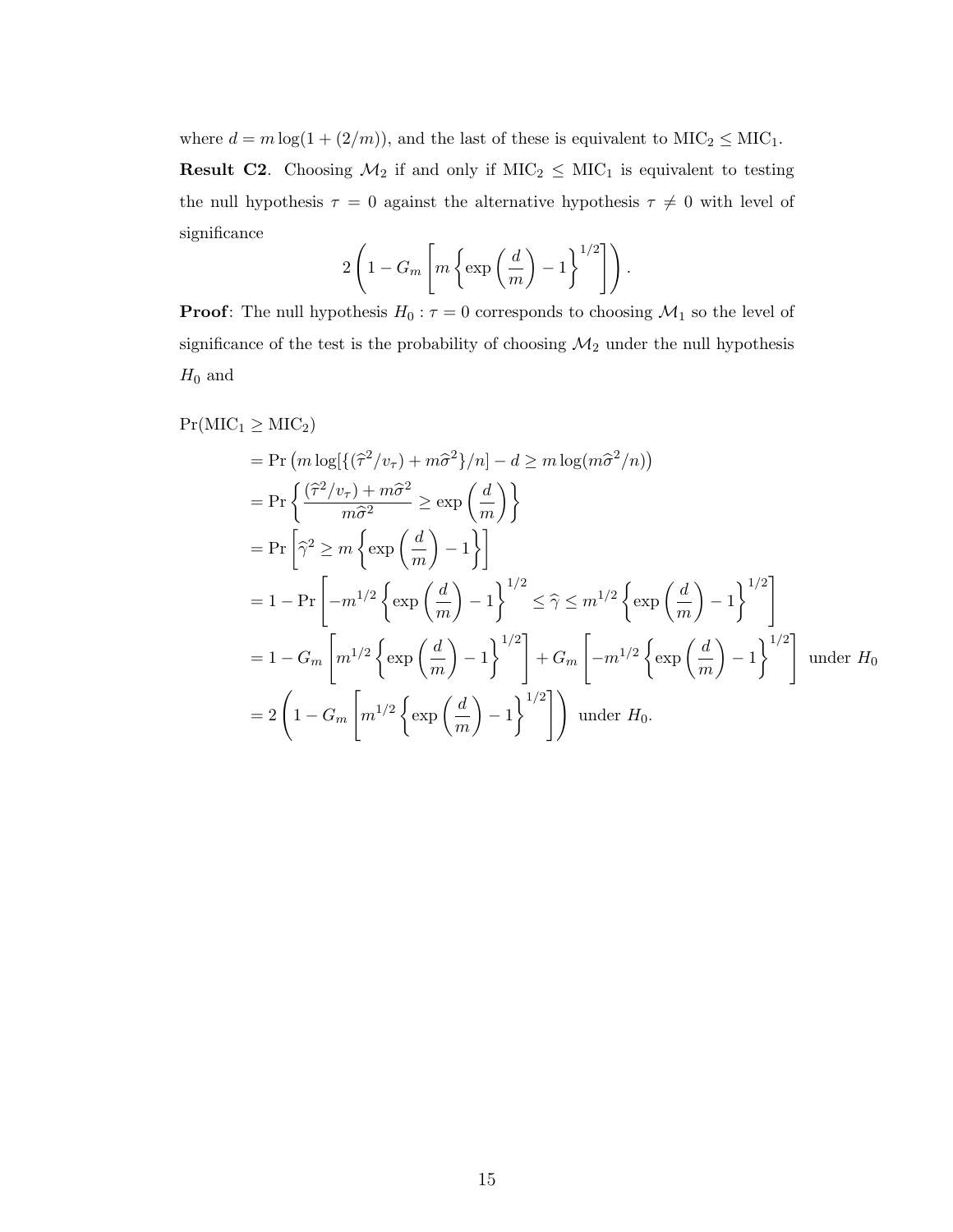

sel loss = (maximum scaled expected length) – 1



sel gain = 1 – (scaled expected length at  $\gamma = 0$ )



Figure 1: Graphs of the cov loss, sel loss and sel gain of the MATA, with weight determined by d and nominal coverage 95%. Here,  $\rho = \text{Corr}(\widehat{\theta}, \widehat{\tau}) = 0.8$  and  $m \in \{10, 50, 200\}.$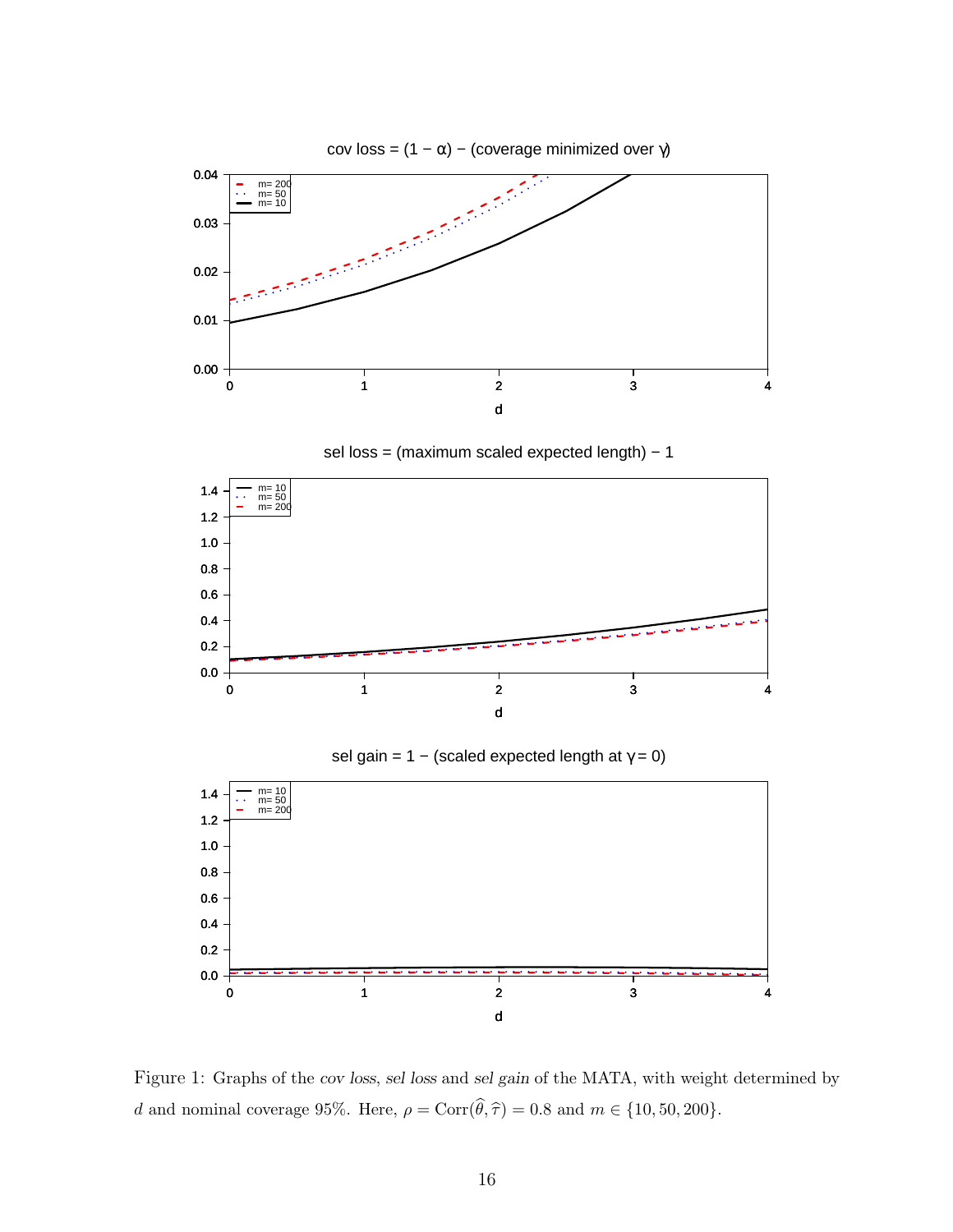

Figure 2: Graphs of the cov loss, sel loss and sel gain of the MATA, with weight determined by d and nominal coverage 95%. Here,  $\rho = \text{Corr}(\widehat{\theta}, \widehat{\tau}) = 0$  and  $m \in \{1, 2, 3\}.$